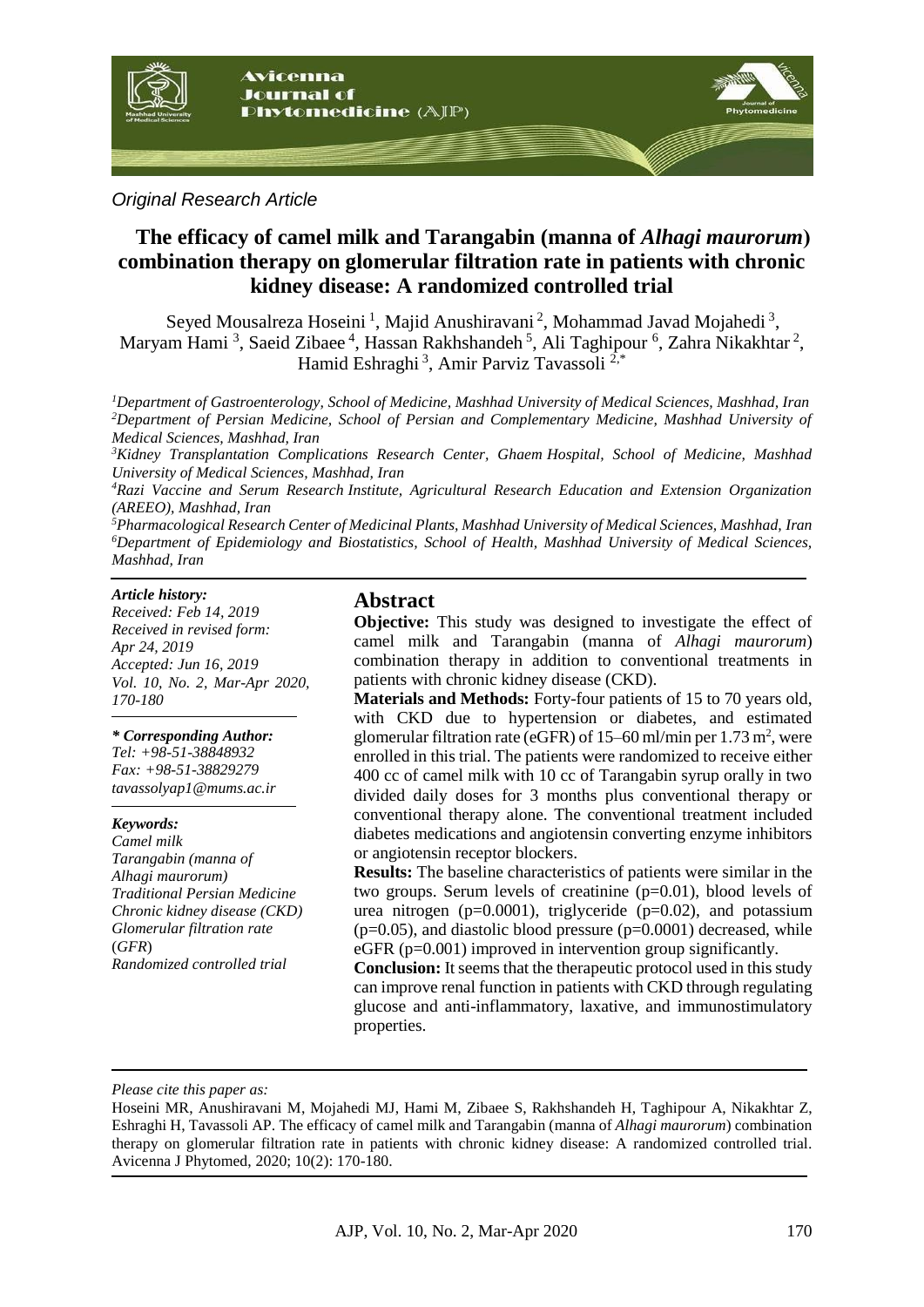# **Introduction**

Chronic kidney disease (CKD) is a universal health problem with a high economic burden which is proven to be an independent risk factor for cardiovascular disease (CVD) (Eckardt et al., 2013). CKD is a comprehensive term covering abnormalities of kidney structure or function, being present for more than 3 months (Skorecki et al., 2015). The most common causes of CKD are diabetes and hypertension. CKD is classified in five stages (1 to 5) according to glomerular filtration rate (GFR) and degree of albuminuria (Goldman and Schafer, 2016).

The mean global CKD prevalence has been estimated to be 13.4 and 10.6%, respectively for all 5 stages and stages 3-5. The prevalence of the disease is 13.7% in 30s and increases with ageing reaching 27.6% in 60s (Hill et al., 2016). CKD is a serious health problem in low- and middleincome countries (Mills et al., 2015) where the prevalence rate of end-stage renal disease (ESRD) is growing (Neuen et al., 2017).

Some CKD complications include metabolic and endocrine complications, and increased risk for CVD. The complications may occur at any stage of CKD. Slowing down the progression of the disease and reducing its complications are important goals of CKD treatment (KDIGO consortium, 2013). It is very important to find a safe and useful treatment for patients with CKD.

Meanwhile, according to the World Health Organization, in many countries, people desire to use complementary and alternative therapies (Al-Rawi and Fetters, 2012). Base on the principles and clinical teaching of Traditional Persian Medicine (TPM), some therapeutic protocols can be suggested for this group of patients. Evaluating the symptoms and structural changes of CKD, showed that it matches renal weakness (*da'f ol-kolyah*) in TPM. Kidney weakness is characterized by symptoms such as fatigue or lack of energy, swelling in legs or arms, decreased libido,

bone or joint pain, muscle soreness, reduced vision, and atrophy in kidneys (*hozal e kolyah*) in TPM. Based on TPM literature, there are various therapeutic protocols for treatment of renal weakness. Camel milk is considered a unique treatment as a kidney tonic in TPM (Arazani, 2009; Azam Khan, 2008; Ibn e Sina, 2005). Also, according to some major *Materia Medica* manuscripts of TPM, camel milk in combination with Tarangabin (manna of *Alhagi maurorum*) is very useful in treatment of kidney weakness (Azam Khan, 2008; Ibn e Sina, 2005).

The efficacy of camel milk on diabetes and its complications was presented in numerous studies. In patients with diabetic nephropathy, the effect of camel milk was observed in terms of reduction of albuminuria, and these patients also showed better blood sugar control (Shori, 2015; Abdalla, 2014; Agrawal et al, 2009). Camel milk reduces oxidative damage in the liver and kidney tissue in animal samples treated with aluminum chloride (Al-Hashem, 2009). Anti-hyperglycemic, anti-oxidant, and anti-hypertension properties of camel milk were also reported (Salami et al., 2011).

The other component of our combined medication is Tarangabin which is a manna exudate produced on the aerial parts of some Alhagi genera such as *A. maurorum*. According to TPM scholars, Tarangabin is laxative, detergent, cough reliever, thirst quencher, antipyretic, antiemetic, and body warmer (Ibn al-Baytar, 1992; Razi, 1971).

The objective of our research was to evaluate the efficacy of camel milk and Tarangabin on renal function when used in combination with conventional therapy and to compare its potential with the conventional therapy alone.

# **Materials and Methods Study design**

This randomized controlled trial was designed to investigate the effect of conventional therapy combined with camel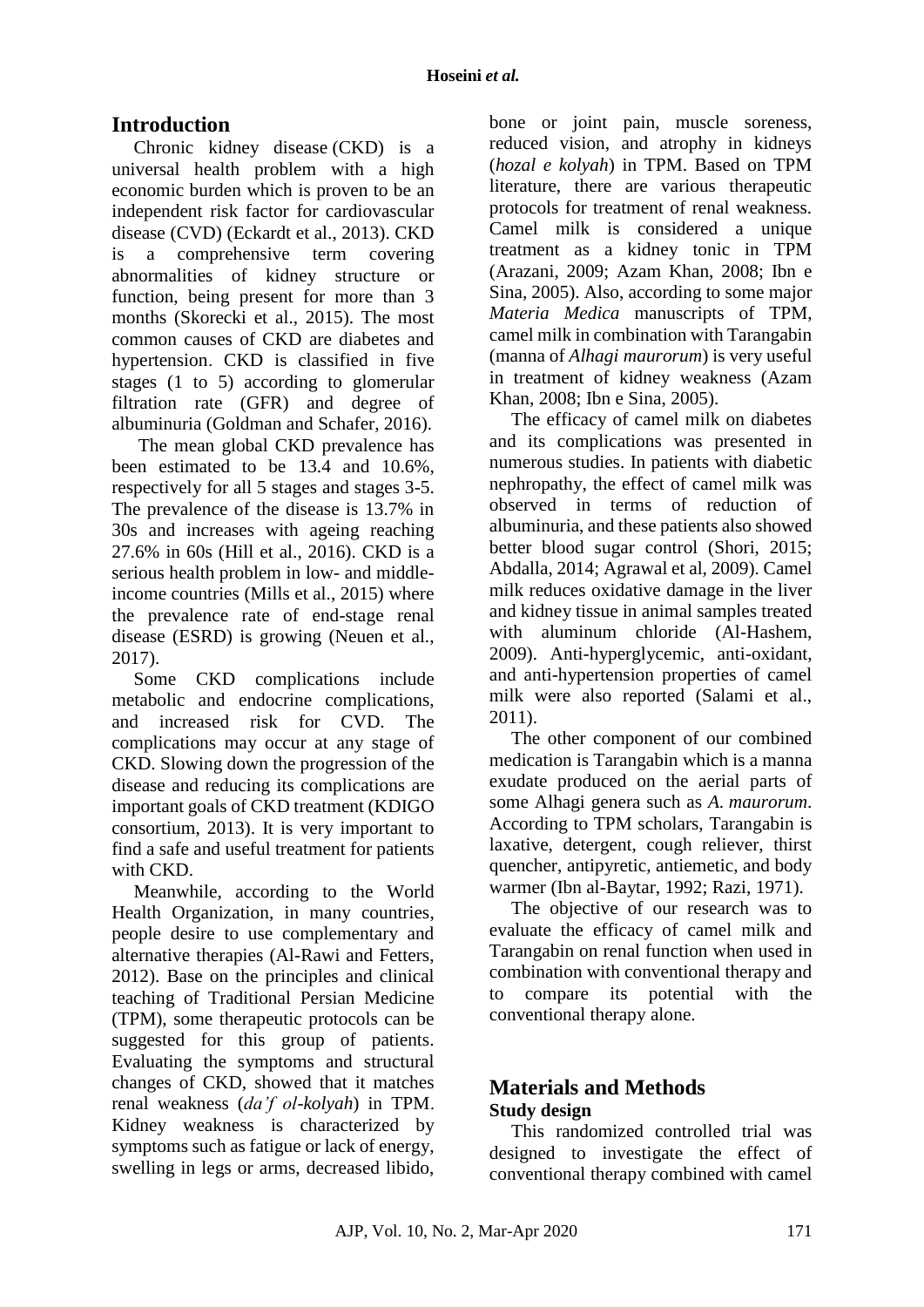milk and Tarangabin in patients with mild to moderate CKD compared with conventional therapy alone and conducted between August 2017 and June 2018. The study was performed at the Clinic of Traditional and Complementary Medicine at Mashhad University of Medical Sciences, Mashhad, Iran.

 The study protocol was approved by the local ethics committee of Mashhad University of Medical Sciences (Project number: IR.MUMS.REC.1395.437) and patients signed written informed consent before enrollment. The study was registered in the Iranian Registry of Clinical Trials (IRCT) with No. IRCT 2016121531427N1.

# **Study population**

The patients included were those referred by nephrologists to the Clinic of Traditional and Complementary Medicine at Mashhad University of Medical Sciences. The patients were eligible if they were between 15 and 70 years old, had CKD due to hypertension or diabetes with an eGFR of 15-60 ml/min per 1.73 m<sup>2</sup>, hemoglobin A1c (HbA1c) lower than 9, and controlled blood pressure i.e. systolic blood pressure (SBP)≤160 mmHg, and diastolic blood pressure (DBP)≤100 mmHg. Participants with a history of cancer, urinary obstruction, active and febrile infections, use of nephrotoxic drugs, symptomatic cardiovascular disease, liver failure, polycystic kidney, kidney transplants, and pregnancy were not enrolled. The excluded patients were those with acute kidney injury during the study and discontent with any stage of the study. Randomization was carried out using a computer-generated random allocation list. The patients were randomly assigned as 1:1 in the intervention and control groups.

# **Intervention**

The intervention group received 400 cc (200 cc in the morning and 200 cc in the evening) of camel milk and 10 cc of Tarangabin syrup 40% daily in two divided doses along the conventional treatments. Camel milk and Tarangabin syrup were consumed separately at the same time. The control group received only conventional medications which were prescribed by the nephrologists. Conventional treatment mainly included diabetes medications for diabetics and angiotensin converting enzyme inhibitors (ACE-I) or angiotensin receptor blockers (ARBs) for hypertensive patients. The patients received their defined treatment for 3 months, and were evaluated for clinical signs and symptoms as well as any drug side effects every month.

# **Measurements and outcomes**

Demographic information of patients including age, gender, occupation, and education as well as disease-related information including the underlying illness and their medications were recorded at the first visit. The weight and blood pressure (BP) of patients were measured at each visit. The following biochemical factors were measured before and after treatment at the laboratory of Jahad Daneshgahi of Mashhad: hemoglobin (Hb), serum creatinine, blood urea nitrogen (BUN), uric acid, fasting blood sugar (FBS), HbA1c, sodium (Na), potassium (K), calcium (Ca), phosphorus (P), and lipid profile.

The primary outcome of the study was the effect of therapeutic protocol on eGFR. The eGFR for each patient was calculated using the four-variable Modifications of Diet in Renal Disease (MDRD) study equation (Levey et al., 1999).

# **Preparation of Tarangabin syrup and camel milk**

Tarangabin from Torbat-e-Jam city, Khorasan Razavi province, Iran, was purchased from the medicinal plants market and its authenticity was confirmed by a botanist from the Department of Botany Research Center for Plant Sciences, Ferdowsi University of Mashhad, Khorasan, Mashhad, Iran. Tarangabin was manna of *Alhagi maurorum* (Voucher sp. No. E1028-FUMH). High quality Tarangabin was used to prepare 40% syrup at the Pharmacological Research Center of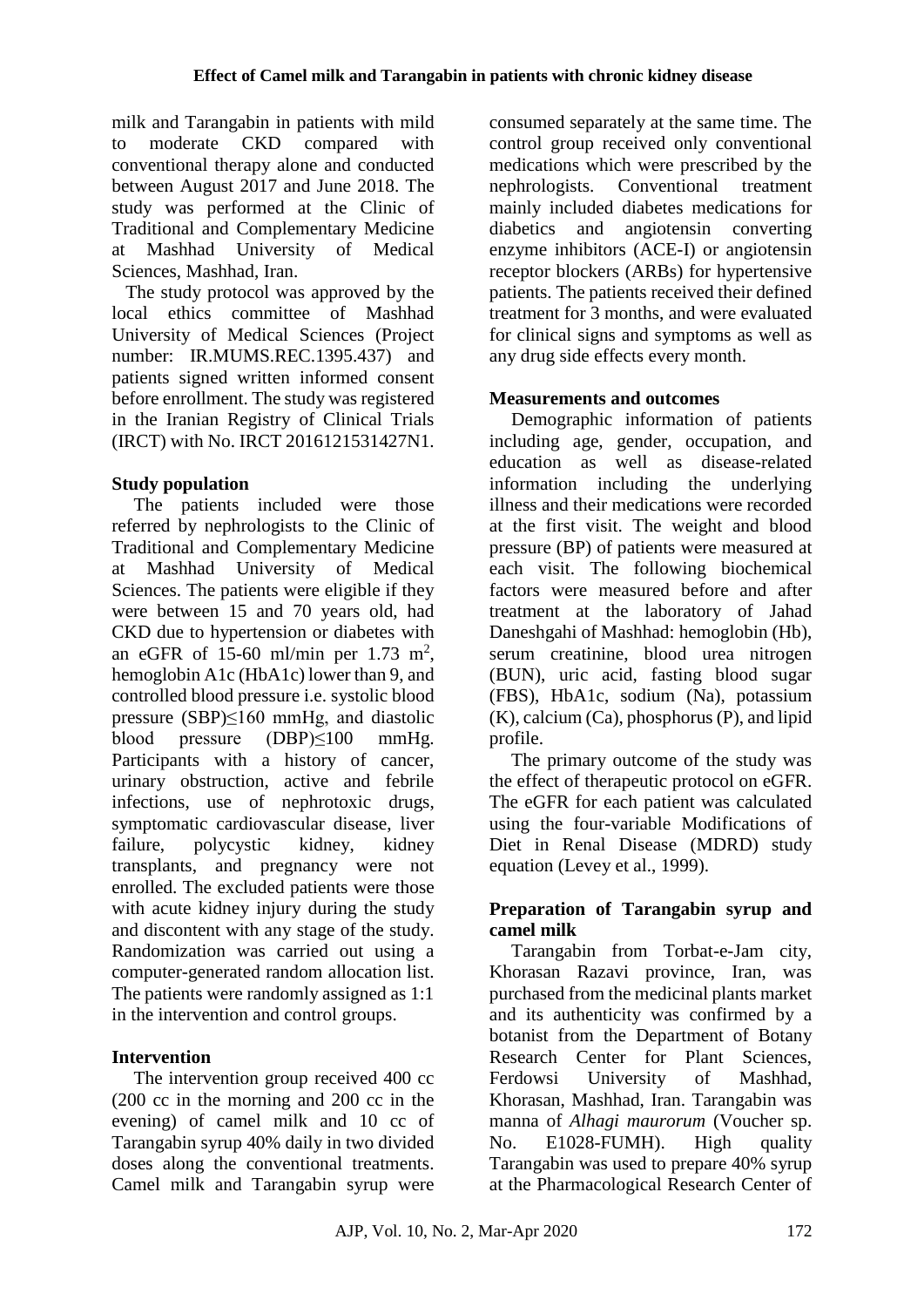Medicinal Plants of Mashhad School of Medicine as follows: Initially, thorns and chips were removed from Tarangabin; then, Tarangabin was dissolved in distilled water and warmed up to 60°C in bain-marie. The solution was then filtered and centrifuged to remove the suspended particles. Since Tarangabin contains melezitose sugar (47.7%), sucrose (26.44%), and reducible sugar (11.6%), sugar content of Tarangabin syrup 40% was 34.25%. Some sugar was added to this syrup to obtain a concentration of 66.7%. Propyl paraben as little as 0.2% (w/v) was added to the syrup as a preservative (Kulkarni et al., 2012; Ramezany et al., 2013). Prepared syrup was poured in a 100-ml glass bottle. It was then placed inside the boiling bain-marie and at the same time, the lid of the glass bottle was closed. This syrup was stored in the refrigerator until the delivery stage. It was strongly recommended to patients that the syrup should be kept in the refrigerator during the period of consumption. Camel milk was collected and prepared for distribution by the Razi Vaccine and Serum Research Institute. The milk was made from Turkmen race camel from Mashhad city, Khorasan Razavi province, Iran, and was approved by veterinarians of Iranian National Scientific Camel Society. The milk was pasteurized at 70°C for 15 min and stored in a refrigerator until delivery. The patients received camel milk every week.

### **Sample size**

The sample size was estimated as 22 subjects for each group according to the following formula and was raised to 25 to cover 10% sample loss. Changes of mean GFR and standard deviation were obtained from control group of a similar study (Lin et al., 2008). The first type error (alpha) was considered 5% along with power of 80% for each group.

$$
n = \frac{\left(z_{1-\frac{\alpha}{2}} + z_{1-\beta}\right)^2 (\delta_1^2 + \delta_2^2)}{(\mu_1 - \mu_2)^2}
$$

#### **Statistical analyses**

The frequency, mean, and standard deviation were used to describe the data. Data normality was examined using the Kolmogorov-Smirnov test. Non-parametric tests were used for abnormal quantitative variables. To analyze the outcomes of the study, if the values were normal, paired ttest was used to compare the values before and after the study in the intervention and control groups. However, if the values were abnormal, Wilcoxon test was used. Mann-Whitney U test was employed for comparing the values between intervention and control groups. All statistical analyses were done using SPSS software program version 20. The significance level was considered 0.05 across all tests.

# **Results**

## **Participants and baseline characteristics**

A total of 86 patients were screened for eligibility criteria, of whom 49 were included and randomly assigned into two groups. Two patients in the control group were excluded due to withdrawal from the study and three in the intervention group due to adverse events and irregular usage of medications. A total of 44 patients were analyzed at the end of the trial. The flow diagram of the study is demonstrated in Figure 1.

 The mean age of patients was  $56.65 \pm 11.76$  years old. In this study, men to women ratio was 23/21 (52.3% vs. 47.7%). The underlying diseases were diabetes and hypertension in 23 (52.3%) and 21 (47.7%), respectively of the participants. There was no difference between the two groups in terms of baseline characteristics of patients including demographic, laboratory and underlying diseases at the beginning of the study. There was a significant difference only in gender, so that the proportion of men was higher in the intervention group. The baseline characteristics of patients are presented in Table 1. These characteristics were compared before exclusion of the five above-mentioned participants.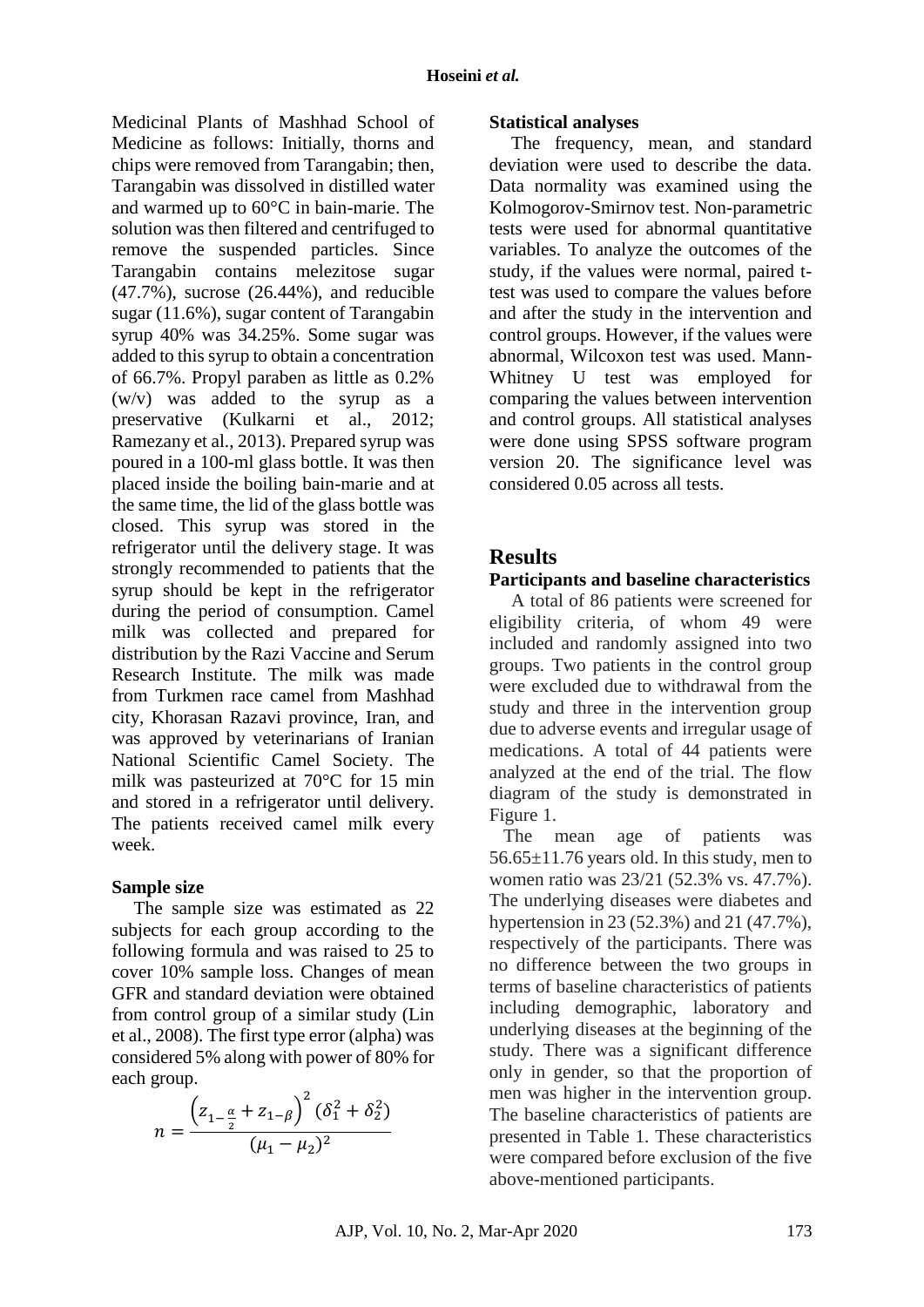

Figure 1. Flow diagram of study

|  |  | Table 1. Homogeneity of baseline characteristics of patients. |  |  |  |  |  |  |
|--|--|---------------------------------------------------------------|--|--|--|--|--|--|
|--|--|---------------------------------------------------------------|--|--|--|--|--|--|

|                                        | <b>Intervention</b> | Control            | P value |
|----------------------------------------|---------------------|--------------------|---------|
| Demographic characteristics            |                     |                    |         |
| $Age(Year)*$                           | $56.08 + 10.61$     | $57.62 + 13.02$    | 0.428   |
| $Male**$                               | 17(68.0)            | 9(37.5)            | 0.034   |
| Body weight $(kg)^*$                   | $70.16 + 11.19$     | $71.41 + 11.76$    | 0.703   |
| Systolic blood pressure (mmHg)*        | $138.40 \pm 8.00$   | $142.50 \pm 16.41$ | 0.409   |
| Diastolic blood pressure (mmHg)*       | $90.00 \pm 5.20$    | $87.50 \pm 18.17$  | 0.261   |
| Underling disease**                    |                     |                    |         |
| <b>Diabetes</b>                        | 12(48.00)           | 13(54.1)           |         |
| Hypertension                           | 13(52.00)           | 11(45.9)           | 0.669   |
| Laboratory characteristics             |                     |                    |         |
| Serum Creatinine $(mg/dl)^*$           | $2.4652 \pm 0.74$   | $2.09 \pm 0.70$    | 0.367   |
| eGFR( ml/min per $1.73 \text{ m}^2$ )* | $29.08 \pm 11.01$   | $31.29 \pm 11.99$  | 0.504   |
| FBS $(mg/dl)^*$                        | $126.32 \pm 45.61$  | $141.20 \pm 59.47$ | 0.155   |
| HbA1c $%^*$                            | $6.99 \pm 1.27$     | $6.96 \pm 1.49$    | 0.912   |

FBS: Fasting blood sugar and HbA1c: Hemoglobin A1C. \* Data are presented as Mean±SD and analyzed by T test if had normal distribution or Mann-Whitney U test if had abnormal distribution. \*\*Data are presented as number (%) analyzed by Mann-Whitney U test

### **Effect of combination therapy of camel milk and Tarangabin on renal function**

Serum creatinine and eGFR as well as other laboratory markers were investigated three months after the onset of the study. During the three months of treatment, eGFR was elevated significantly in the intervention group (p=0.001) and insignificantly in the control group (p=0.24). Differences in changes of GFR between the two groups were significant (intervention and control groups: 5.86±6.7 and  $1.54 \pm 5.7$ , respectively; p=0.038). The treatment protocol of the study significantly

reduced serum creatinine (p=0.01) and BUN (p=0.0001) in the intervention group. On the other hand, serum creatinine  $(p=0.75)$  and BUN  $(0.422)$  did not change significantly in the control group. Differences in variations of the serum creatinine  $(p=0.01)$  and Bun  $(p=0.008)$ between the two groups were significant. The combination therapy of camel milk and Tarangabin reduced uric acid more considerably than conventional therapy alone, though it was not significant (p=0.86) (Figure 2).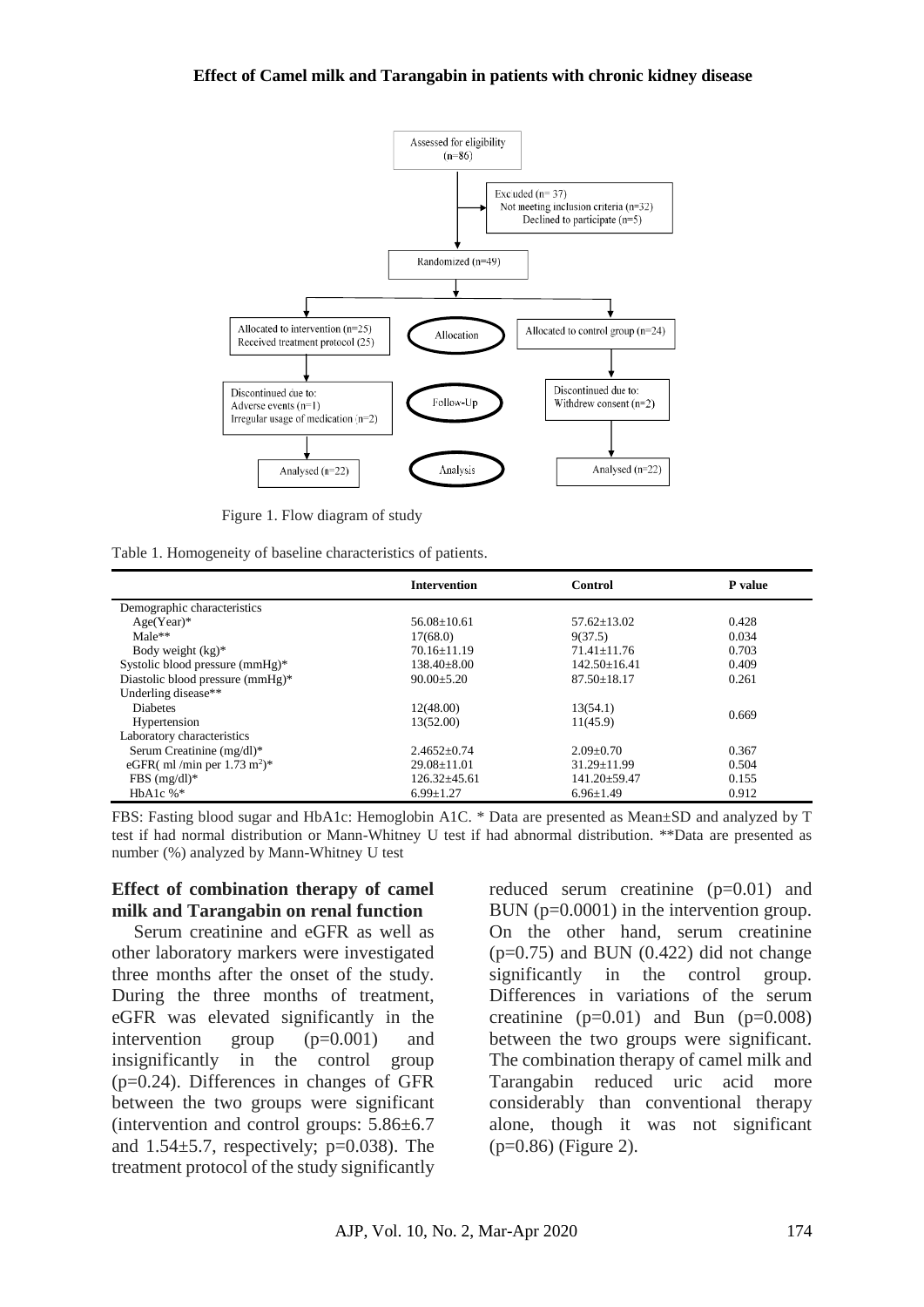

Figure 2. Before and after treatment values of renal function test including A: creatinine; B: eGFR; C: BUN and D: uric-acid in intervention (n=22) and control (n=22) groups; values are presented as mean±SD; BUN: Blood urea nitrogen

Further, the differences in creatinine (p=0.82), BUN (p=0.95), and eGFR (p=0.65) were not significant between diabetic and hypertension patients in the intervention group (Table 2).

## **Effect of combination therapy of camel milk and Tarangabin on glycemic control and BP**

FBS and HbA1c declined insignificantly at the end of the study in the intervention group ( $p=0.27$  and  $p=0.14$ , respectively), while the mean of FBS increased  $(p=0.29)$ and HbA1c decreased (p=0.93) in the control group (Figure 3). The mean levels of FBS and HbA1c in diabetic participants in the intervention group diminished  $(168\pm46 \text{ to } 133\pm48 \text{ mg/d}]$ ; p=0.344 and 8.0 $\pm$ 0.68 to 7.8 $\pm$ 1.17%; p=0.689, respectively).



Figure 3. Before and after treatment values of A: FBS and B: HbA1c in the intervention (n=22) and control (n=22) groups. FBS: Fasting blood sugar; HbA1c: Hemoglobin A1C

The effect of treatment protocol on SBP in the intervention [before and after, Median: 140 (130-150) and 130 (120-140);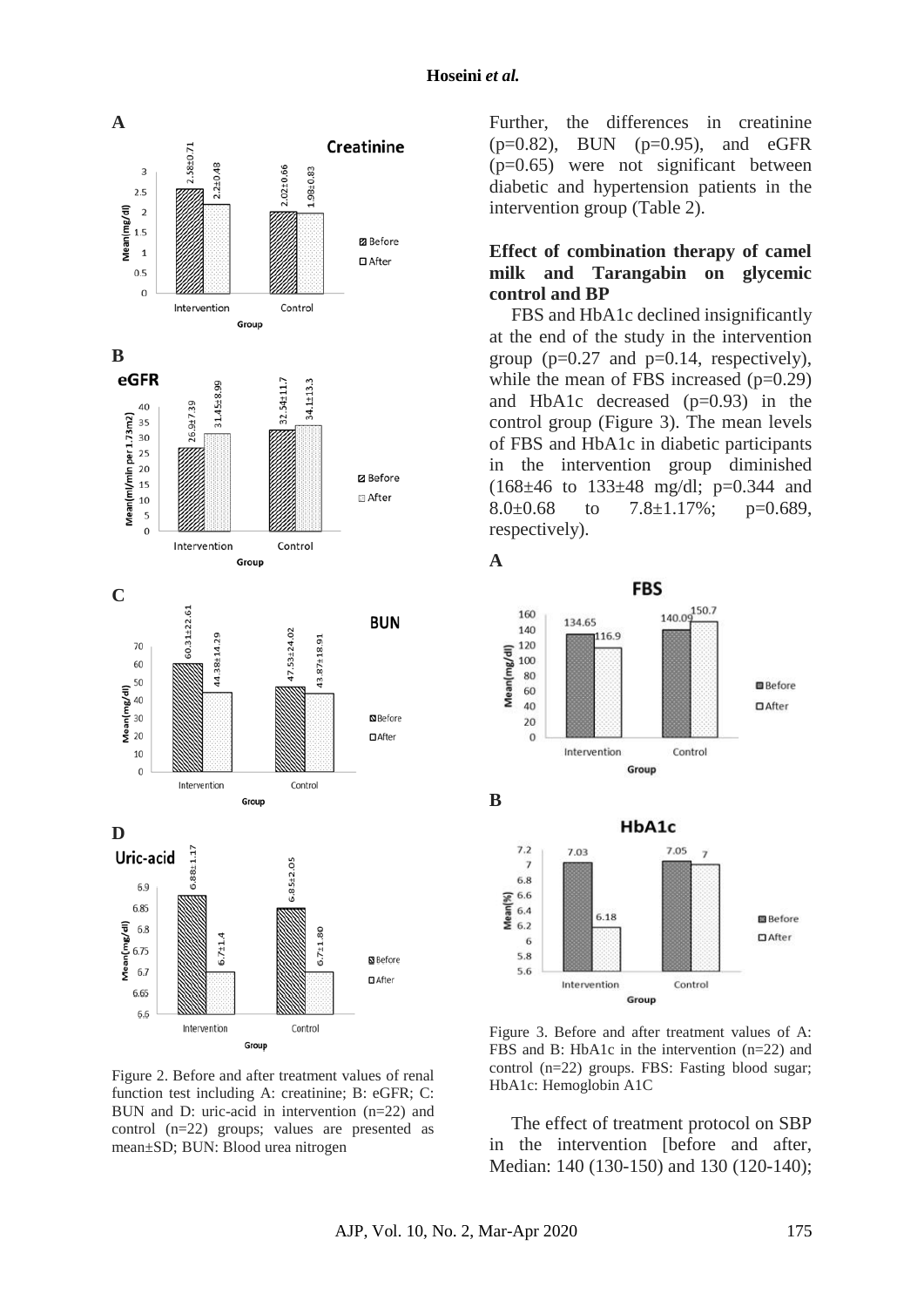p=0.0001] and control groups [before and after, Median: 140 (110-190) and 137.5  $(110-165)$ ; p=0.004) was significant. DBP dropped significantly in the intervention group [before and after, Median: 90 (80100) and 80 (70-90); p=0.0001] and insignificantly in the control group [before and after, Median: 90 (80-100) and 90 (70- 110); p=0.051].

Table 2. Comparison of renal function markers between subgroups based on the underling disease of CKD in the intervention group.

|                                 | <b>Hypertension</b> $(n=12)$ |                 |                | Diabetes $(n=10)$ |          |  |
|---------------------------------|------------------------------|-----------------|----------------|-------------------|----------|--|
|                                 | Before                       | After           | <b>Before</b>  | After             | P value* |  |
| BUN (mg/dl)                     | $62.7+27.4$                  | $44.2 \pm 12.9$ | $57.4 + 16.0$  | $44.6 + 16.5$     | 0.95     |  |
| <b>Serum Creatinine (mg/dl)</b> | $2.4 + .7$                   | $2.1 + .5$      | $2.8 + .7$     | $2.2 + .5$        | 0.82     |  |
| GFR (ml/min per $1.73$ m2)      | $26.9 + 7.1$                 | $30.4 + 8.9$    | $25.2 \pm 6.1$ | $32.7 + 9.4$      | 0.56     |  |

\*Data are presented as Mean±SD and analyzed by T test

GFR: Glomerular filtration rate; BUN: Blood urea nitrogen

#### **Effect of combination therapy of camel milk and Tarangabin on lipid profile and other biochemical factors**

No significant changes in Ca, P, Na, and Hb levels, were observed during the study in the two groups. Levels of K dropped significantly  $(p=0.006)$  in the intervention group while no significant change was observed in the control group (p=0.427).

The lipid profile improved at the end of the study in all participants. Among the lipid profile variables, only triglyceride (TG) was significantly decreased in the intervention group  $(p=0.02)$  while changes in other variables were not significant (Table 3).

Table 3. Changes in biochemical factors after treatment in the study groups.

| laboratory<br>characteristics* | <b>Intervention group</b> |         | <b>Control</b> group   |         |  |
|--------------------------------|---------------------------|---------|------------------------|---------|--|
|                                | <b>Before</b><br>After    | P value | <b>Before</b><br>After | P value |  |
| $Hb$ (mg/dl)                   | $12.01 \pm 1.53$          | 0.085   | $12.97 \pm 1.80$       | 0.906   |  |
|                                | $12.48 \pm 1.3$           |         | $13.01 \pm 1.86$       |         |  |
| $Na$ (mEq/L)                   | 139.86±3.32               | 0.15    | $143.5+9.10$           | 0.1     |  |
|                                | $138.8 \pm 3.2$           |         | $139.1 + 4.7$          |         |  |
| $K$ (mEq/L)                    | $4.43 \pm 0.66$           | 0.006   | $4.54 \pm 0.95$        | 0.427   |  |
|                                | $4.31 \pm 0.7$            |         | $4.43 \pm 0.67$        |         |  |
| $Ca \, (mg/dl)$                | $9.38 \pm 0.63$           | 0.82    | $9.2 \pm 0.90$         | 0.77    |  |
|                                | $9.4 \pm 0.4$             |         | $9.3 \pm 0.57$         |         |  |
| $P$ (mg/dl)                    | $4.10 \pm 0.68$           | 0.96    | $4.43 \pm 1.43$        | 0.67    |  |
|                                | $4.1 + 0.76$              |         | $3.9 \pm 0.66$         |         |  |
| TG (mg/dl)                     | 182.95±95.19              | 0.02    | $144.72 \pm 69.98$     | 0.96    |  |
|                                | $151.1 \pm 64.7$          |         | $145.2 \pm 63.10$      |         |  |
| $Chol$ (mg/dl)                 | 169.86±46.76              | 0.59    | 173.09±39.21           | 0.05    |  |
|                                | $165.4 \pm 32.3$          |         | $157.5 \pm 36.10$      |         |  |
| $HDL$ (mg/dl)                  | $39.86 \pm 10.83$         | 0.21    | $48.27 \pm 15.83$      | 0.05    |  |
|                                | $42.6 \pm 10.8$           |         | $44.8 \pm 15.30$       |         |  |
| $LDL$ (mg/dl)                  | $100.86 \pm 47.42$        | 0.34    | 97.95±38.66            | 0.05    |  |
|                                | $92.7 \pm 28.9$           |         | $82.5 \pm 25.20$       |         |  |

\*Data are presented as Mean $\pm$ SD and analyzed by T test or Wilcoxon signed-rank test, where appropriate; n=22 in each group; Hb: Hemoglobin; Na: Sodium; K: Potassium; Ca: Calcium; P: Phosphorus; TG: Triglyceride; Chol: Cholesterol; HDL: High-density lipoprotein; and LDL: Low-density lipoprotein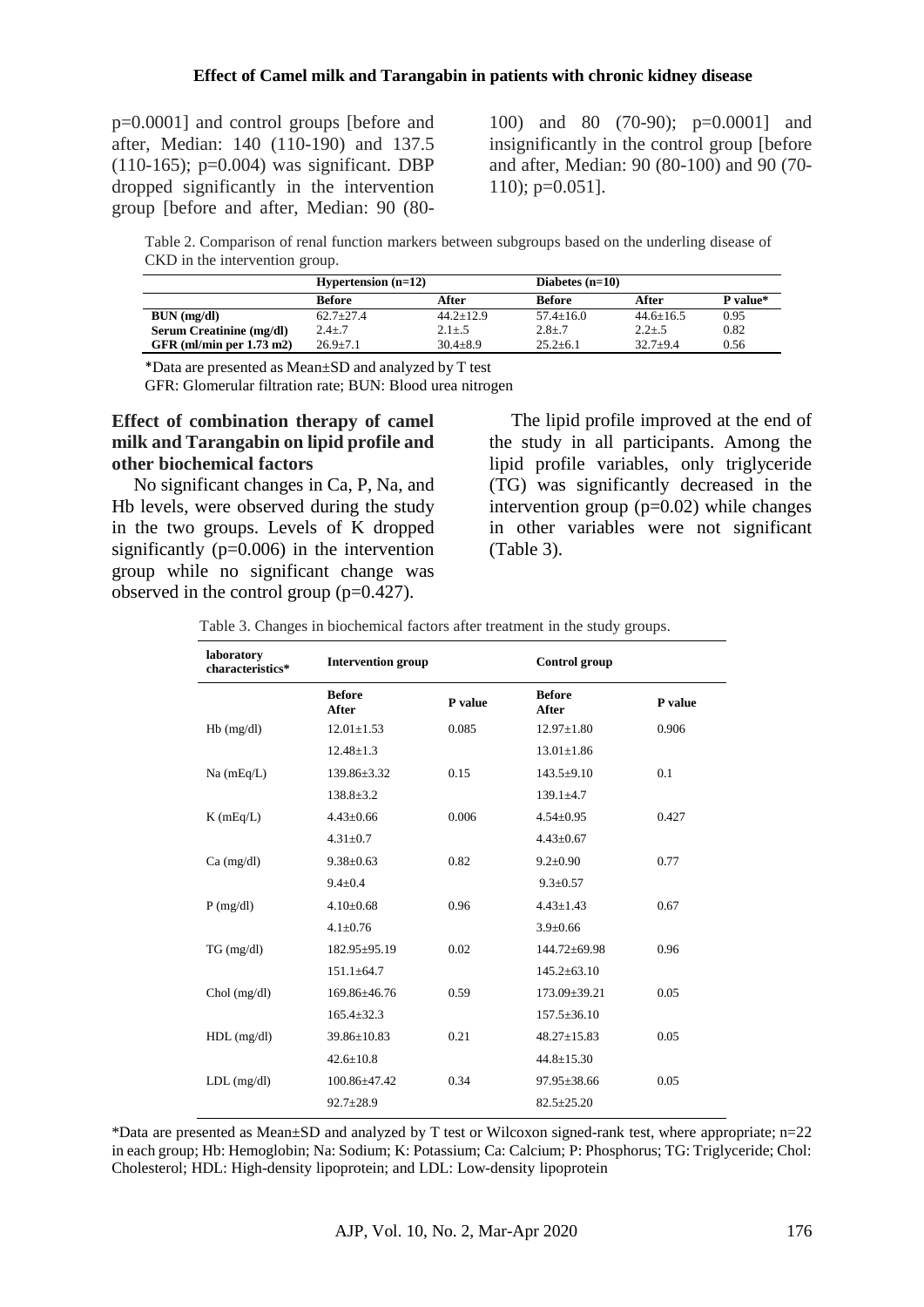The classification of patients based on CKD stages showed that 7 (31.8%) patients were at stage 3 of CKD (moderate decrease in GFR), 15 (68.2%) patients were at stage 4 (severe decline in GFR) in the intervention group, while 14 (63.6%) patients were at stage 3 and 8 (36.4%) were at stage 4 in the control group. At the end of the study, 5 patients transitioned from CKD stage 4 to CKD stage 3 in the intervention group. However, only 1 patient developed a change in the stage of the disease in the control group.

 The treatment protocol in the intervention group did not have adverse effects. Only one patient reported abdominal pain in the intervention group and was excluded.

# **Discussion**

To the best of our knowledge, this study is the first clinical trial to examine the effect of combination therapy of camel milk with Tarangabin syrup plus conventional treatments in comparison with conventional treatments on CKD. The results of the study indicated that 400 cc of camel milk and 10 cc of 40% Tarangabin syrup daily given in two divided doses for 3 months along conventional treatments, was able to reduce serum creatinine, BUN, TG, and K, and DBP, and improve eGFR significantly.

Several studies were conducted on the effect of camel milk on blood glucose control. For example, camel milk intake was associated with a decline in blood glucose levels in streptozotocin-induced diabetic rats (Agrawal et al., 2004; Khan et al., 2013). Also, Agrawal et al. showed that daily consumption of 500 ml of camel milk lowered the blood glucose in patients with type 1 diabetes (Agrawal, 2013; Agrawal, 2011a). However, Ejtahed et al. (2015) observed that camel milk consumption did not show a significant effect on blood glucose in type 2 diabetic patients. Camel milk reduced HbA1c more than cow milk did (Agrawal et al., 2011b), though in some studies this decrease was not significant (Mirmiran et al., 2017; Agarwal et al.,

2003; El-Sayed, 2011). The results of this research indicated that reductions of blood glucose level and HbA1c in diabetic patients in the intervention group were not statistically significant. This was probably due to the fact that our diabetic participants had type 2 diabetes and camel milk might be more effective in insulin-dependent diabetic patients as it contains more insulin and insulin-like substances.

Possibly, anti-diabetic properties of camel milk are due to existence of high concentrations of insulin and insulin-like substances. The camel milk insulin, due to the high buffering capacity of the camel milk, does not turn into clot in the acidic stomach. Its insulin also encapsulated in the form of lipid nanoparticles to protect it against proteolysis and facilitating its entry into the bloodstream. There are insulin-like small molecules in camel milk which bind to the insulin receptor and mimic its function (Malik et al., 2012). Further, the immunomodulatory properties of this milk on beta cells function is one its anti-diabetic mechanisms given its immunoglobulins of small size and weight (Kalla et al., 2017).

 The effect of camel milk on kidney function parameters in *in vivo* models has also been proven (Hamad et al., 2011; Khan et al., 2013). In this regard, daily feeding of diabetic rats with camel milk significantly reduced creatinine (Khan et al., 2013; Korish et al., 2015) and serum urea. It also had a significant effect on renal function restoration and urine volume, and improved proteinuria (Korish et al., 2015). Similarly, Agrawal and Mohammed showed the role of camel milk in reducing proteinuria in diabetic nephropathy patients (Agrawal et al., 2009; Mohamad et al., 2009).

 The histological changes caused by diabetic nephropathy including glomerular and tubular hypertrophy, include increased basement membrane thickness, tubulointerstitial fibrosis, arteriosclerosis, and diffuse mesangial matrix expansion (Ashraf et al., 2013). These histological changes were significantly improved by camel milk. Meanwhile, camel milk reduces insulin resistance, which inhibits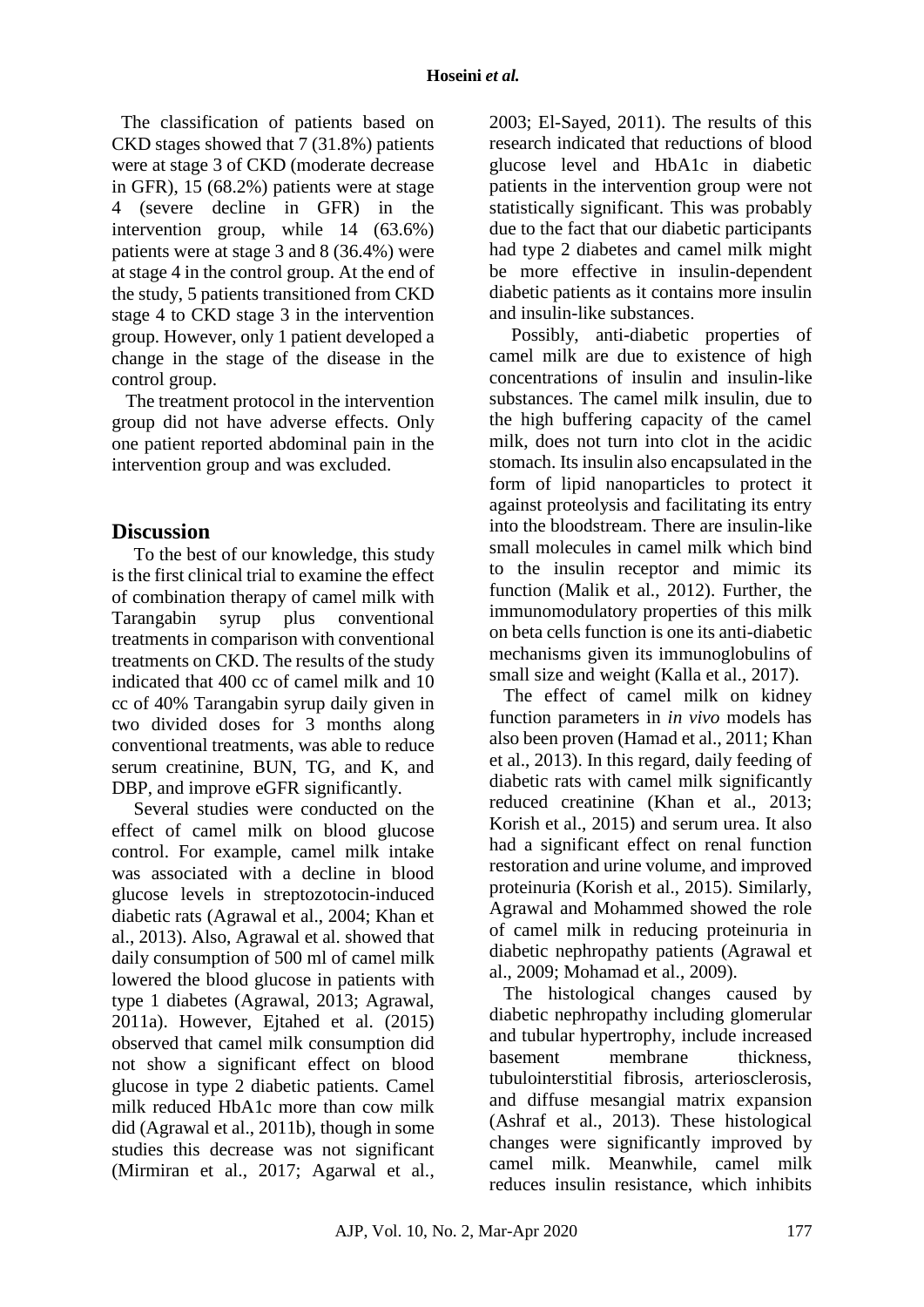progression of microvascular changes in diabetes. Recent reports support the effects of glucose-lowering agents on angiotensin II and advanced glycation end products (AGEs) reductions. Angiotensin II and AGEs stimulate production of Smad1 and collagen type IV (Col4). Camel milk can reduce Smad1 and Co14 production due to its antioxidant effects (Korish et al., 2015). Camel milk has also ACE inhibitory (ACE-I) effects. This milk's whole casein and beta casein exhibit powerful ACE-I effects followed by hydrolysis of pepsins and triprotease (Salami et al., 2011).

Although the underlying causes of nephropathy are different, the events that contribute to the progression of the disease are similar. Inflammation and cytokine imbalance in all cases of CKD are present regardless of its initial cause, since any chemical or physical damage to the kidney cells activates inflammatory and fibrotic responses which ultimately lead to fibrosis and loss of nephrons and scars. Finally, fibrosis as well as mesangial and vascular contraction contributes to tubular degeneration, scarring and reduced GFR. Although the current treatment of CKD is based on renin–angiotensin inhibition, the anti-inflammatory and anti-fibrotic drugs will be more considered in the future (López-Novoa et al., 2010). Accordingly, it seems that camel milk, due to antiinflammatory and anti-oxidant properties (Korish, 2014; Salami et al., 2011), is beneficial for reducing inflammation in CKD regardless of underlying causes. In the present study, there was no significant difference between diabetic and hypertension patients in intervention group in renal function tests data (Table 2).

Also, the immunostimulatory properties of Tarangabin syrup prescribed to the patients in this research, may contribute to the reduction of inflammation. The immunostimulatory properties of the total aqueous fraction of Tarangabin are attributed to its polysaccharide content (Hamedi et al., 2015).

 According to TPM scholars, Tarangabin is laxative. The relationship between

constipation and CKD was evaluated in a cohort study by Sumida et al. (2017). According to them, constipation and its severity are associated with increased incidence of CKD, ESRD, with continuous eGFR decline, independent of recognized risk factors. One of the reasons describing why constipation may be a risk factor for the progress of CKD, is altered gut microbiota by constipation (Sumida et al., 2017). Also, gastrointestinal motility and gut environment are interconnected (Quigley, 2011).

 Combined treatment of camel milk and Tarangabin with glucose regulating, ACE-I, anti-oxidant, anti-inflammatory, laxative, and immunostimulatory properties, seems to help to improve kidney function in CKD patients through preventing tissue damage and fibrosis.

The limitation of this study was the duration of the intervention. A longer study should be performed with a larger sample size. The patients should also be followed up after the intervention for 3 to 6 months. Further, the study groups can be defined based on underlying diseases and the effect of camel milk on CKD should be measured based on the underlying disease in future studies. It is recommended that in subsequent studies, the effect of camel milk be also evaluated on proteinuria.

The results of this study suggest that camel milk with Tarangabin may contribute to a significant improvement in eGFR, serum creatinine, BUN and TG, k, DBP when administered along with common drugs in patients with CKD. It seems that the therapeutic protocol of this study can improve renal function in these patients; however, further studies are required to understand this effect precisely. This study could open a window for further researches.

# **Acknowledgements**

The authors sincerely thank Mashhad University of Medical Sciences Research Council, and Kidney Transplantation Complications Research Center, Department of Internal Medicine, Ghaem Hospital, Mashhad University of Medical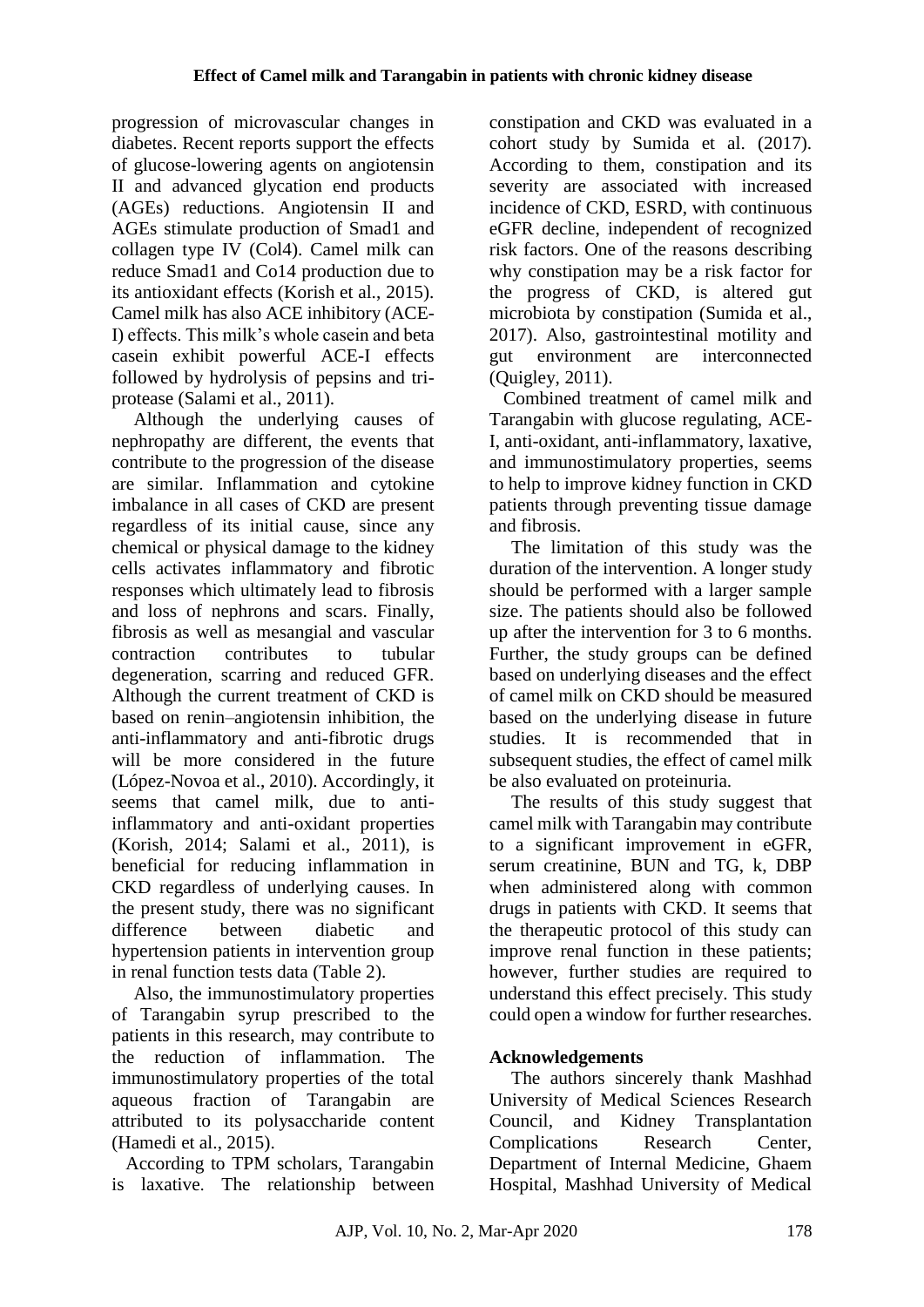Sciences, Mashhad, Iran for financial support. This paper is a part of the PhD dissertation of the corresponding author.

#### **Conflict of interest**

The authors declare that there are no conflicts of interest.

## **References**

- Abdalla K. 2014. An overview of the therapeutic effects of camel milk in the treatment of type 1 diabetes mellitus. Biomol Res Therap*,* 3: 118-124.
- Agrawal R, Dogra R, Mohta N, Tiwari R. 2009. Beneficial effect of camel milk in diabetic nephropathy. Acta Biomed, 80: 131-134.
- Agrawal R, Jain S, Shah S, Chopra A, Agarwal V. 2011a. Effect of camel milk on glycemic control and insulin requirement in patients with type 1 diabetes: 2-years randomized controlled trial. Eur J Clin Nutr, 65: 1048- 1052
- Agrawal R, Kochar D, Sahani M, Tuteja F, Ghorui S. 2004. Hypoglycemic activity of camel milk in streptozotocin induced diabetic rats. Int J Diabetes Dev Ctries, 24: 47-49.
- Agrawal R, Sharma P, Gafoorunissa SJ. 2011b. Effect of camel milk on glucose metabolism in adults with normal glucose tolerance and type 2 diabetes in Raica community: a crossover study. Acta Bio Medica Atenei Parmensis, 82: 181-186.
- Agarwal R, Swami S, Beniwal R, Kochar D, Sahani M, Tuteja F, Ghouri S. 2003. Effect of camel milk on glycemic control, risk factors and diabetes quality of life in type-1 diabetes: A randomized prospective controlled study. Journal of Camel Practice and Research (JCPR), 10: 45-50.
- Agrawal R, Tantia P, Jain S, Agrawal R, Agrawal V. 2013 Camel milk: a possible boon for type 1 diabetic patients. Cell Mol Biol (OMICS); 59: 99-107.
- Al-Hashem F. 2009. Camel's milk protects against aluminum chloride-induced toxicity in the liver and kidney of white albino rats. Am J Biochem Biotechnol, 5: 98-109.
- Al-Rawi S, Fetters MD. 2012. Traditional arabic & islamic medicine: a conceptual model for clinicians and researchers. Glob J Health Sci, 4: 164-169
- Arazani MA. 2009. Tebbe-Akbari. pp. 1157- 1158. Qom, Jalalleddin Publication.
- Ashraf H, Heidari R, Nejati V, Ilkhanipoor M. 2013. Aqueous extract of Berberis integerrima root improves renal dysfunction in streptozotocin induced diabetic rats. Avicenna J Phytomed, 3: 82-90
- Azam Khan M. 2008. Exire-Azam. pp. 418- 419. Tehran, Research Institute for Islamic and Complementary Medicine.
- Eckardt K-U, Coresh J, Devuyst O, Johnson R J, Köttgen A, Levey AS, Levin A. 2013. Evolving importance of kidney disease: from subspecialty to global health burden. The Lancet, 382: 158-169.
- Ejtahed HS, Naslaji AN, Mirmiran P, Yeganeh MZ, Hedayati M, Azizi F, Movahedi AM. 2015. Effect of camel milk on blood sugar and lipid profile of patients with type 2 diabetes: a pilot clinical trial. Int J Endocrinol Metab, 13: e21160.
- El-Sayed M, Al-Shoeibi Z, El-Ghany AA, Atef Z. 2011. Effects of camels milk as a vehicle for insulin on glycaemic control and lipid profile in Type 1 diabetics. Am J Biochem Biotechnol, 7: 179-189.
- Goldman L, Schafer AI. 2016. Goldman's Cecil Medicine. pp. 834-835. Philadelphia, Saunders Elsevier.
- Hamad E, Abdel-Rahim E, Romeih E. 2011. Beneficial effect of camel milk on liver and kidneys function in diabetic Sprague-Dawley rats. Int J Dairy Sci, 6: 190-197.
- Hamedi A, Farjadian Sh, Karami MR. 2015. Immunomodulatory properties of Taranjebin (Camel's Thorn) manna and its isolated carbohydrate macromolecules. JEvid Based Complementary Altern Med, 20: 269-274.
- Hill NR, Fatoba ST, Oke JL, Hirst, JA, O'Callaghan CA, Lasserson DS, Hobbs FR. 2016. Global prevalence of chronic kidney disease–a systematic review and metaanalysis. PloS one, 11: e0158765.
- Ibn al-Baytar AA. 1992. Al-Jamee Le-Mofradaat al-Adwiah wa al-Aghziyah (Book in Simple Drugs and Foods). pp. 187. Beirut Dar al-Kotob al-Ilamiyah.
- Ibn e Sina AAH. 2005. Al-Qanun fi'l-Tibb (Canon of Medicine). pp. 348-350. Beirut, Alamy Le-Al-Matbooat Institute.
- Kalla KRGAM, Manthani V, Keerthi S. 2017. Camel milk a white gold of dessert-a review. IntArch App Sci Technol, 8: 74‐83